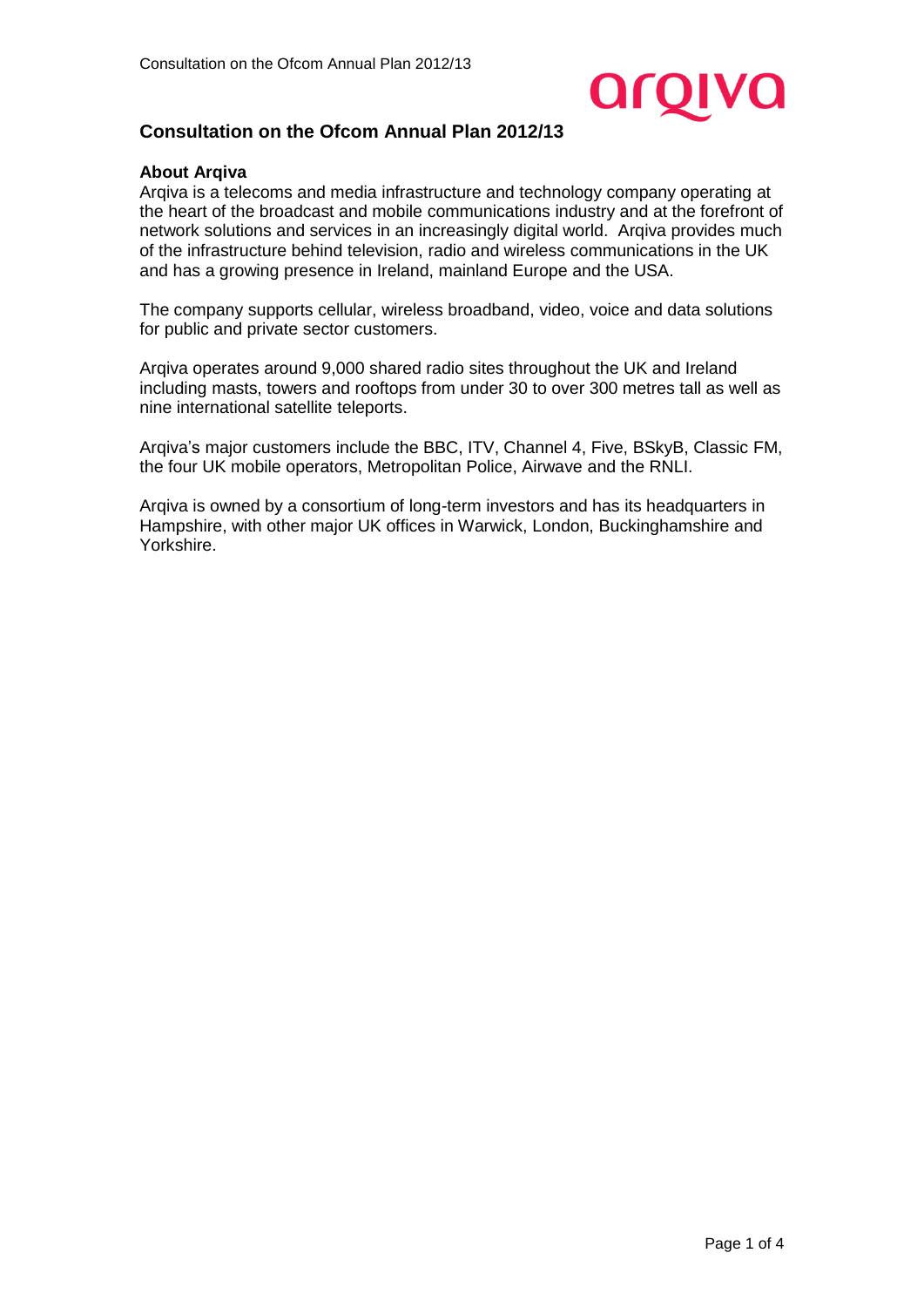

### **Introduction**

Arqiva welcomes the opportunity to respond to Ofcom's draft annual plan for 2012/13. As it has done in previous years Ofcom has laid out a wide ranging programme of work and in general we are supportive of what Ofcom wishes to achieve over the course of the coming year. There are a number of specifc areas that we wish to comment on:

- Spectrum:
- Administered Incentive Pricing; and
- Public Policy.

#### **Spectrum**

Spectrum is a critical asset for many organisations, not just those in the Telecoms and Broadcasting industries. As such we agree with the importance that Ofcom has placed on it with a number of activities directed towards spectrum release.

We are pleased to see that Ofcom is planning to develop a forward looking spectrum policy work programme. As the 4G auction and the associated clearance programmes reach their conclusion over the course of the year it will be important to give industry clarity over what Ofcom is planning to do next. We note the example given of the work looking at the future of UHF spectrum bands IV and V. Given the ongoing discussions at the World Radio Conference it is clearly a critical piece of work that is likely to become increasingly urgent. This is an area where any decisions will have widespread consequences and so the impact on consumers will need to be carefully considered. We look forward to taking part in that work.

Ofcom propose to look at the future of the UHF bands IV and V within a general "future-looking spectrum policy work programme" which is itself only one of Ofcom's "Other Work areas" (as opposed to a priority area). Ofcom should consider if the work on the future of UHF spectrum bands IV and V should move to become a stand alone priority project given:

- the importance of the future of UHF spectrum bands IV and V to the future of DTT in the UK as well as the future of mobile services and white space devices; and
- the changes in the international background (described above) since the consultation on the draft annual plan was published

It is not clear simply looking at this question through the filter of Ofcom's spectrum duties will adequately take into account Ofcom's other duties, in particular those related to broadcasting in general and Public Sector Broadcasting and DTT in particular.

We note that Ofcom is planning to hold the 4G auction during the course of 2012/13 and is currently consulting on some aspects of that auction. We welcome this intention and encourage Ofcom to make sure that this does, in fact, take place. There are a range of services that require the use of this spectrum and the repeated delays are to the detriment of citizens and consumers in the UK

We further welcome the focus on the related spectrum clearance and the mitigation of co-existence issues. In particular it is crucial that the launch of 4G services do not mean that existing TV viewers are deprived of the DTT services that they expect to be able to receive.

Finally with respect to spectrum we note that Ofcom has not included the release of 872-876/917-921 MHz in it's workplan for 2012-13. The risk of having to unwind or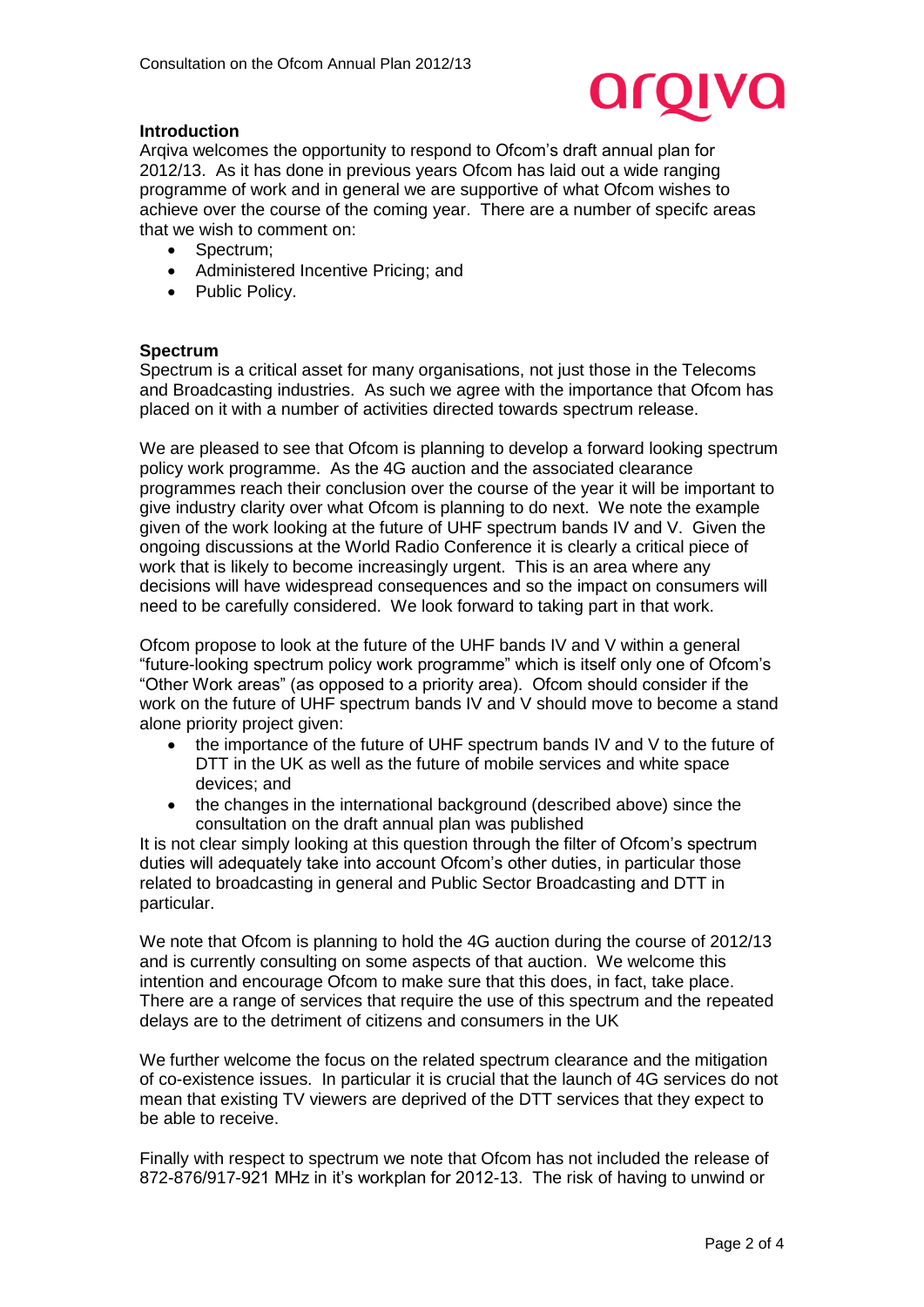

amend any release in light of the outcomes of the ongoing work in Europe is high. When Europe has made its decisions we look forward to this band being released by Ofcom in future years. When those proposals are brought forward we would also urge Ofcom to consider whether it would be appropriate to hold a joint release of this band with the adjacent 2x2 MHz of spectrum held by the MoD.

## **Administered Incentive Pricing**

Arqiva notes that Ofcom's Draft Annual Plan for 2012/13 does not include any engagement with the broadcast industry regarding Ofcom's planned introduction of Administered Incentive Pricing (AIP) from late 2014 to the spectrum used for terrestrial broadcast television. While we continue to oppose the introduction of AIP for broadcasting services we are further concerned that delaying a consultation on this matter until 2013/14 will not make it possible for Ofcom and industry to engage in a robust and timely manner.

Ofcom's 2010 Strategic Review of Spectrum Pricing looked at over-arching principles and methodologies but did not make it possible to calculate a value for the AIP that would be charged. Assuming that Ofcom still plans to consult on the application of those principles and methodologies, our specific concerns are that delaying such a consultation until Ofcom's 2013/14 work programme:

- risks imposing a potentially significant cost burden on to the broadcast industry with only a few months warning of the quantum of costs involved;
- provides insufficient time for full industry engagement including limiting the ability for those affected to question and challenge the figures; and
- leaves Ofcom with little time to properly and thoroughly review the detailed representations that broadcasters, and others, are likely to make.

The consequence of delay is increased risk and uncertainty for all the stakeholders that are involved and an increased likelihood of challenge. Related to this we note our concern with Ofcom's intention to apply AIP charging to the spectrum to be used for Local TV services. AIP adds to an already challenging proposition.

In light of this we ask that Ofcom either engages with the broadcast industry on the validity of AIP and potential values during 2012/13 or delays the introduction of AIP in order that a meaningful review and debate can be undertaken between Ofcom and the affected broadcasters over a reasonable period of time.

## **Public policy**

The Coalition government have made a number of welcome announcements about initiatives to improve the UK's communications infrastructure, particularly in areas where the market is not likely to provide services without support from the public sector. Much of the funding associated with those announcements will require Ofcom to provide the authoritative data that is needed to ensure that the funding is used as effectively as possible.

For example it is likely that Ofcom will be looked at to provide the information around which areas should be covered by the £150m Mobile Infrastructure Project and provide the evidence to determine progress towards 100% coverage of the UK with broadband of at least 2 Mbps.

In light of this while we welcome the work that Ofcom intends to carry out looking at levels of coverage and competition in each nation we note that the differences between nations are relatively well quantified when compared to the urban/rural